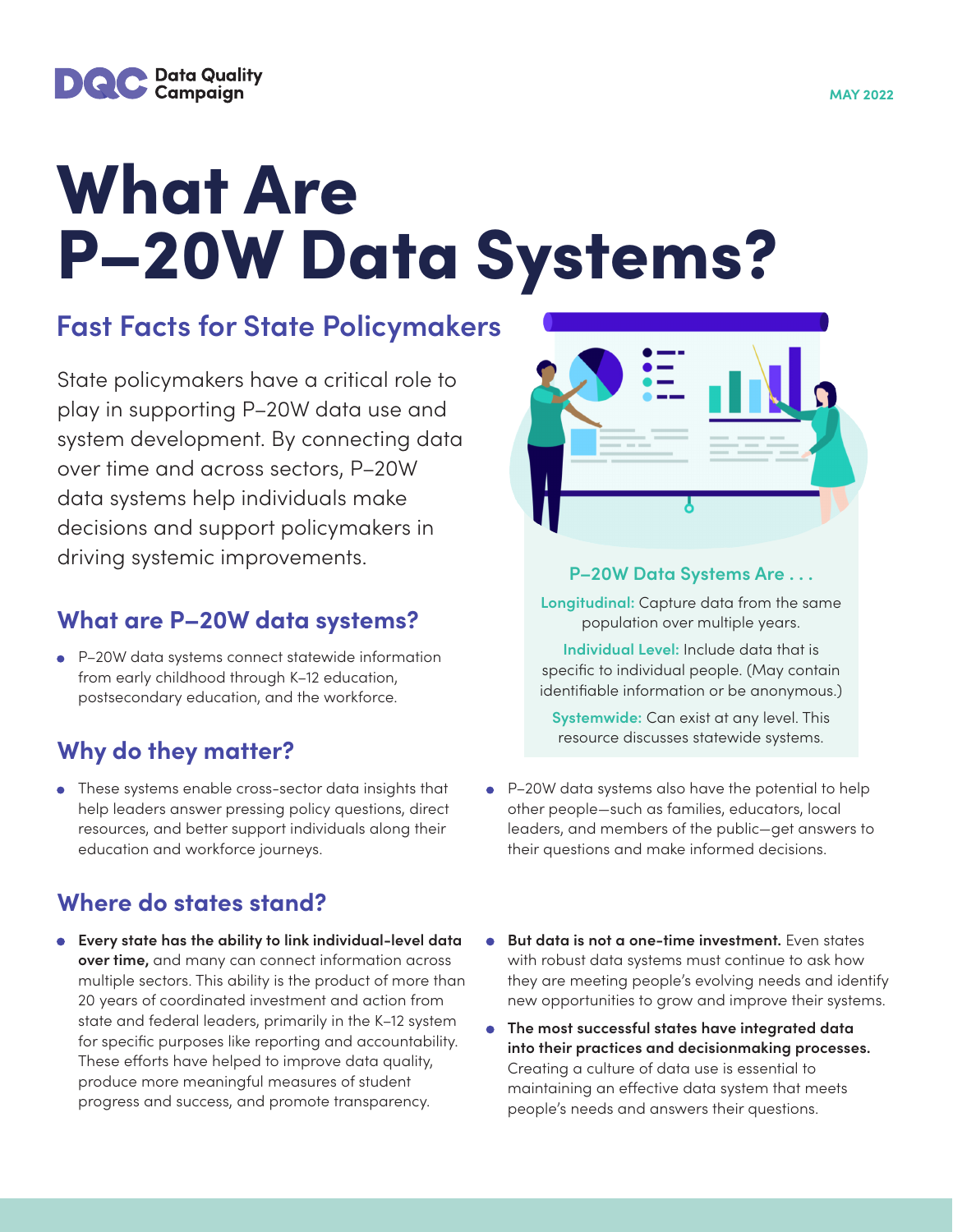## **Policymaker role in advancing P–20W data goals**

#### **State policymakers can support effective P–20W data systems by:**



**Centering privacy.** The privacy of individuals' data must be a day-one priority for the P–20W data system to be successful. Policymakers can highlight this priority by elevating data privacy in their own decisionmaking; ensuring that clear data access, sharing, and use policies are in place; and proactively communicating with the public about how their information will and will not be used.



**Championing cross-sector data governance.** Strong data governance ensures system sustainability and protects state investments in data. Policymakers must establish leadership-level data governance bodies with policies that define a clear purpose, roles and responsibilities for participating agencies, and forums for communication and decisionmaking that include input from the public. These bodies must also actively engage agency leadership in decisionmaking and the creation of a shared vision for the system. The best governance bodies include not only the heads of the agencies that are the data stewards but also stakeholders who represent data users.



**Ensuring meaningful access for different data users.** State data systems have historically been designed with state agencies and researchers in mind, but leaders should also consider how data systems can meet the needs of other users. For example, school superintendents, community college leaders, and local workforce boards can use P–20W data to explore local education and workforce pathways and provide targeted supports to ensure that individuals can get the credentials they need to meet their employment goals.

## **Conclusion**

Leaders in every state need data to answer their most pressing questions. During the first two years of the COVID-19 pandemic, people saw firsthand the importance of having timely, accurate information to identify needs and inform action, yet most states' data systems were not equipped to provide leaders and the public with the information they needed to meet the moment. Policymakers must continue to invest in expanding and modernizing P–20W data systems, while continuing to explore how data can be used to support communities and drive systemic improvement.